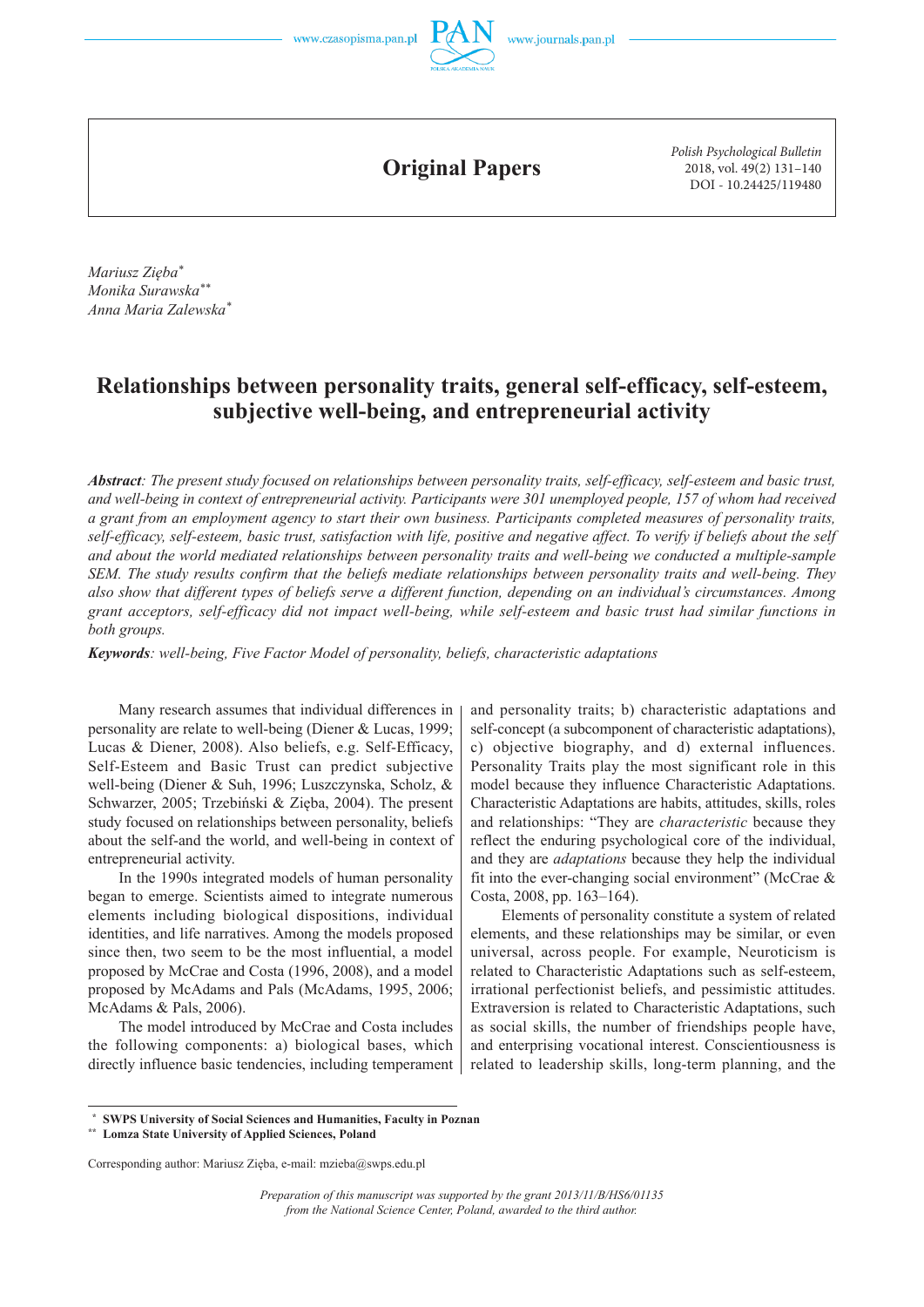

132 *Mariusz Zięba, Monika Surawska, Anna Maria Zalewska*

organization of support networks (McCrae & Costa, 2008). This model depicts personality as a dynamic system that regulates interactions between people, their characteristics, and their environments. The things that people want to do, what they feel, what they think about themselves, and what they actually do depend on their social environments and on Personality Traits as manifested through Characteristic Adaptations.

McAdams and Pals (2006) introduced an integrative model of personality that is based on the model proposed by McCrae and Costa. They modified the model of McCrae and Costa and stressed the importance of self-defining life narratives. They also conceptualized the sources and relationships of Characteristic Adaptations with dispositional traits in different ways than McCrae and Costa did. Through life narratives people self-reflect and are able to understand their life stories and make sense of the relations among the past, present, and future. In McAdams's and Pals' model, Characteristic Adaptations are influenced not only by basic tendencies and social environments, but also by a person's narrative identity. "If dispositional traits sketch the outline and characteristic adaptations fill in the details of human individuality, then narrative identities give individual lives their unique and culturally anchored meanings" (McAdams & Pals, 2006, p. 210).

In both the McCrae and Costa and McAdams and Pals models, Personality Traits influence people's reactions to situations, their behaviors, and also their general affective balance and satisfaction with life through Characteristic Adaptations. According to Diener (2000) subjective well-being consists of an affective component, determined by the frequency and intensity of positive and negative emotions, and of the cognitive component expressed in satisfaction with life. As stated by Lucas and Diener (2008, p. 795), "the strong influence of personality is seen as one of the most replicable and most surprising findings to emerge from the last four decades of research on SWB [Subjective Well-being]". Research suggest that the strongest relationships between Personality Traits and Subjective Well-being involve Extraversion and Neuroticism (Diener & Lucas, 1999). Extraversion correlates positively with the positive affect, and Neuroticism with the negative affect (Costa & McCrae, 1980). It has been also found that beliefs about oneself or about the world, expressed in optimism and self-esteem, are positively related to Extraversion and are negatively related to Neuroticism. Such beliefs are in turn, correlated with satisfaction with life (Lucas, Diener, & Such, 1996).

McCrae and Costa (1991) explained these relationships in two ways. Instrumental theories state that personality traits determine which situations people will typically engage in and which experiences they will have. For example, extroverts will engage in more social interactions than introverts, and extroverts will share positive emotions with others than introverts. Temperament theories point to a direct link between personality traits and emotional reactions. Extroverts do not necessarily seek specific situations, they simply react to what happens to

them in a different, more positive way. People who are higher in Neuroticism are more sensitive to cues about possible threats, including threats to their self-esteem, than people who are lower in Neuroticism. Although most studies on relationships between personality and Subjective Well-being have examined the roles of Extraversion and Neuroticism, there is also research that has found positive correlations between Subjective Well-being and Conscientiousness and Agreeableness (Shultz, Schmidt, & Steel, 2008).

The integrative models of McCrae and Costa and of McAdams and Pals state that beliefs are Characteristic Adaptations, and people differ in terms of their beliefs about the world and about themselves. According to Bandura (1977, 1997), self-referent beliefs pertain to a specific domain of activity and they predict the effects of actions taken within that domain. Global beliefs should be treated as relatively stable personal characteristics (Bandura, 1997; Jerusalem & Schwarzer, 1992). People expect that certain behaviors will have specific consequences. These expectations are based on global beliefs, self-efficacy beliefs, and on other beliefs about oneself, and on beliefs about the typical course of events in a specific context.

According to Bandura (1997), self-efficacy is an important aspect of these self-referent beliefs. As with other beliefs, self-efficacy can also be divided into general and domain-specific. General self-efficacy reflects a person's beliefs about her or his ability to deal with a broad variety of challenging demands (Luszczynska, Scholz, & Schwarzer, 2005). General Self-efficacy must also be distinguished from positive expectations, such as hope or optimism. General Self-efficacy may lead people to believe that they will achieve successful outcomes and all will be well, but this will take place because of personal efforts. A person with high self-efficacy expects her or his efforts and abilities are enough to deal with challenges and to achieve goals. Compared to people who are low in General Self-efficacy, People with higher General Self-efficacy tend to undertake more activities, they devote more effort to achieving what they set for themselves, and they are more successful in coping with difficult situations and stress. They are more persistent and when facing failure they tend to increase their efforts rather than disengage (Bandura, 1997). Consistent with such tendencies, General Self-efficacy is positively related to Satisfaction with Life (Luszczynska, Scholz, & Schwarzer, 2005).

General Self-efficacy is a set of beliefs that people have about their abilities to cope and to achieve goals, whereas self-esteem encompasses a wider array of beliefs about oneself. Self-esteem is a positive or negative attitude towards the Self (e.g., Rosenberg, 1965). People with high self-esteem are generally happy about themselves and self-esteem is positively related to how people perceive their achievements, abilities, intelligence, and popularity. It may not reflect objective levels of these dimensions (Baumeister, Campbell, Krueger, & Vohs, 2003). Self- -esteem is positively linked to optimism (Lucas, Diener, & Suh, 1996) and to a tendency to experience positive emotions more frequently and more intensely.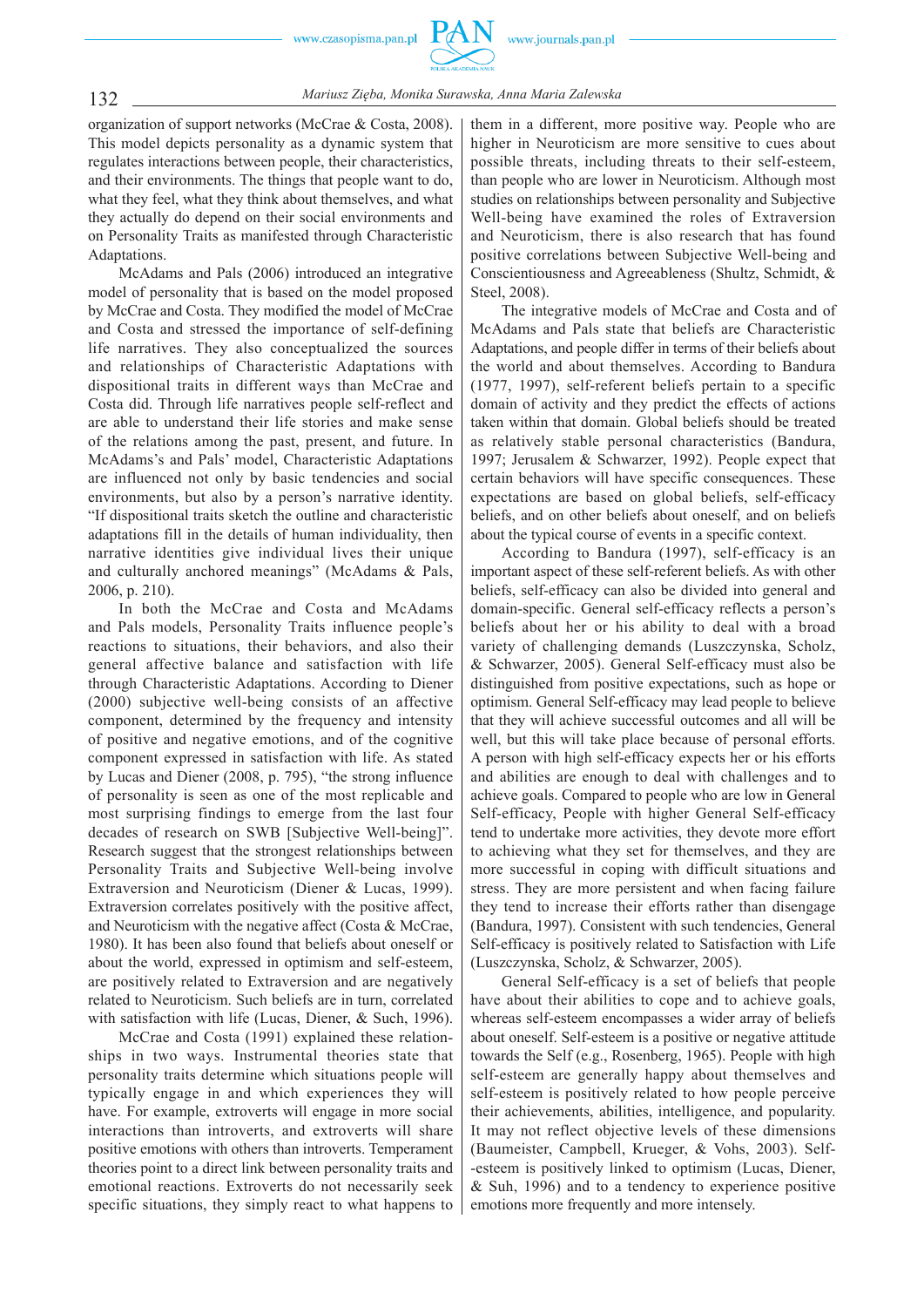

133 *Relationships between personality traits, general self-efficacy, self-esteem, subjective well-being, and entrepreneurial activity*

General beliefs about the world encompass beliefs about the stability of rules governing reality and the beliefs about the world being a predictable, fair, and friendly place. These beliefs vary in scope, and they refer to the relationships between a person and her or his surroundings. The concept of Basic Trust introduced by Trzebiński and Zięba (2004) draws from Erikson's understanding of trust as a basic virtue developed in early childhood. Basic Trust expresses the convictions that the world makes sense and that it is generally a people-friendly place. Therefore, these beliefs constitute a 'private theory of the world' or an individual worldview. They are usually not very clearly verbalized, and when they are, these verbalizations are expressed through socially accepted metaphors and institutions aimed at sustaining them. Basic Trust correlates with Openness, Extraversion and Conscientiousness (Trzebiński & Zięba, 2004). Basic Trust is positively related to the employment of adaptive strategies in the face of life challenges. It is even more important when the situation is outside of individual control, for example when a person faces irreversible loss (Trzebiński & Zięba, 2004, 2012). In these situations positive outcomes cannot be traced back to beliefs about one's abilities; rather, they depend on the belief that the world makes sense and is a friendly place.

McAdams and Pals' model provides a general framework for investigating relationships between personality and entrepreneurial activity. Recent meta-analyses have shown that individual differences on four of these five dimensions of the FFM are related to the likelihood that people will become entrepreneurs. Entrepreneurs scored higher on Conscientiousness and Openness to Experience and lower on Neuroticism and Agreeableness (Zhao & Seibert, 2006; Rauch & Frese, 2007) Although these two studies found no differences in Extraversion between entrepreneurs and other people, a study that used data from the National Longitudinal Survey of Youth in the United States found that level of Extraversion during childhood predicts owning a business in adulthood (Zhao & Seibert, 2006).

Relationships between personality and entrepreneurial activity reflect various processes. Openness to experience is important for entrepreneurs as they need to explore new ideas and take innovative approaches to the development of products and the organization of business (Zhao & Seibert, 2006). Agreeable people are less likely to start a business than less agreeable people because they are less likely to pursue their own self-interest, drive difficult bargains, or use others to achieve their objectives (Zhao & Siebert, 2006). Less agreeable people are more skeptical of others than more agreeable people (Costa & McCrae, 1992), which makes them more critical towards business information (Shane, 2003). Entrepreneurs need to be highly conscientious to achieve their goals. People who are emotionally stable are more likely to start their own businesses than people who are neurotic, because owning a business may be highly stressful, it is associated with significant risks, social isolation, pressure, insecurity, and personal financial difficulties (Rauch & Freese, 2007).

The findings of prior research have shown that many decisions, including choosing an occupation and deciding to start a business, depend to some degree on self-referent beliefs (Krueger, Reilly, & Carsrud, 2000). Among these beliefs, self-efficacy (Bandura, 1997), hope (Snyder, Sympson, Michael, & Cheavens, 2000), and self-esteem (Rosenberg, 1965) refer to perceptions about one's own effectiveness. Also beliefs about the world, e.g. belief in a just world (Lerner, 1980) and Basic Trust (Trzebinski & Zięba, 2004), can play important roles in the formulation and implementation plans to establish one's own business.

We examine the roles played by Self-Efficacy, Self- -Esteem and Basic Trust as mediators relationships between personality traits and well-being. It was hypothesized that Self-Esteem would mediate between Extraversion, Neuroticism, Openness, Agreeableness and well-being; Self-Efficacy would mediate between Extraversion, Neuroticism, Openness, Conscientiousness and well-being; and Basic Trust would mediate relationships between Extraversion, Conscientiousness, Agreeableness and well-being. It was also expected that received (or not) a grant from an employment agency to start their own business would moderate the relationships between personality traits, beliefs and well-being.

#### **Method**

#### **Sample and procedure**

Participants were 301 unemployed people (138 women), aged 19–65 years (*M* = 33.74, *SD* = 10.74), 157 of whom had received a grant from an employment agency to start their own business. All participants were officially registered as unemployed during the six or more months before the study, and the length of their unemployment was less than 12 months. They all participated in a support program conducted by an employment agency, and 157 (52.16%) received a grant for launching their own business (approximately 5,000 Euro). They had to run their businesses for at least 12 months. If they did not, they would have to return the money. They were asked to participate in the study a few weeks after getting the grant while they were registering their business. The second subsample consisted of people who were registered as unemployed and did not choose to apply for a grant, although they could receive other support such as training or assistance in job seeking. Participants lived in small or medium sized towns (less than 100,000 inhabitants), and they were registered in employment agencies in Łomża, Kolno, Leszno, Szamotuły, Kościan, and in Poznan (for people living in the vicinity of Poznan).

The study was conducted in employment offices, during unemployment registration or during a meeting with the employment assistant. Participation was voluntary, and participants were not compensated. Participants were told about the study aims and procedure both verbally and in writing. At this meeting they were given paper questionnaires that were completed immediately.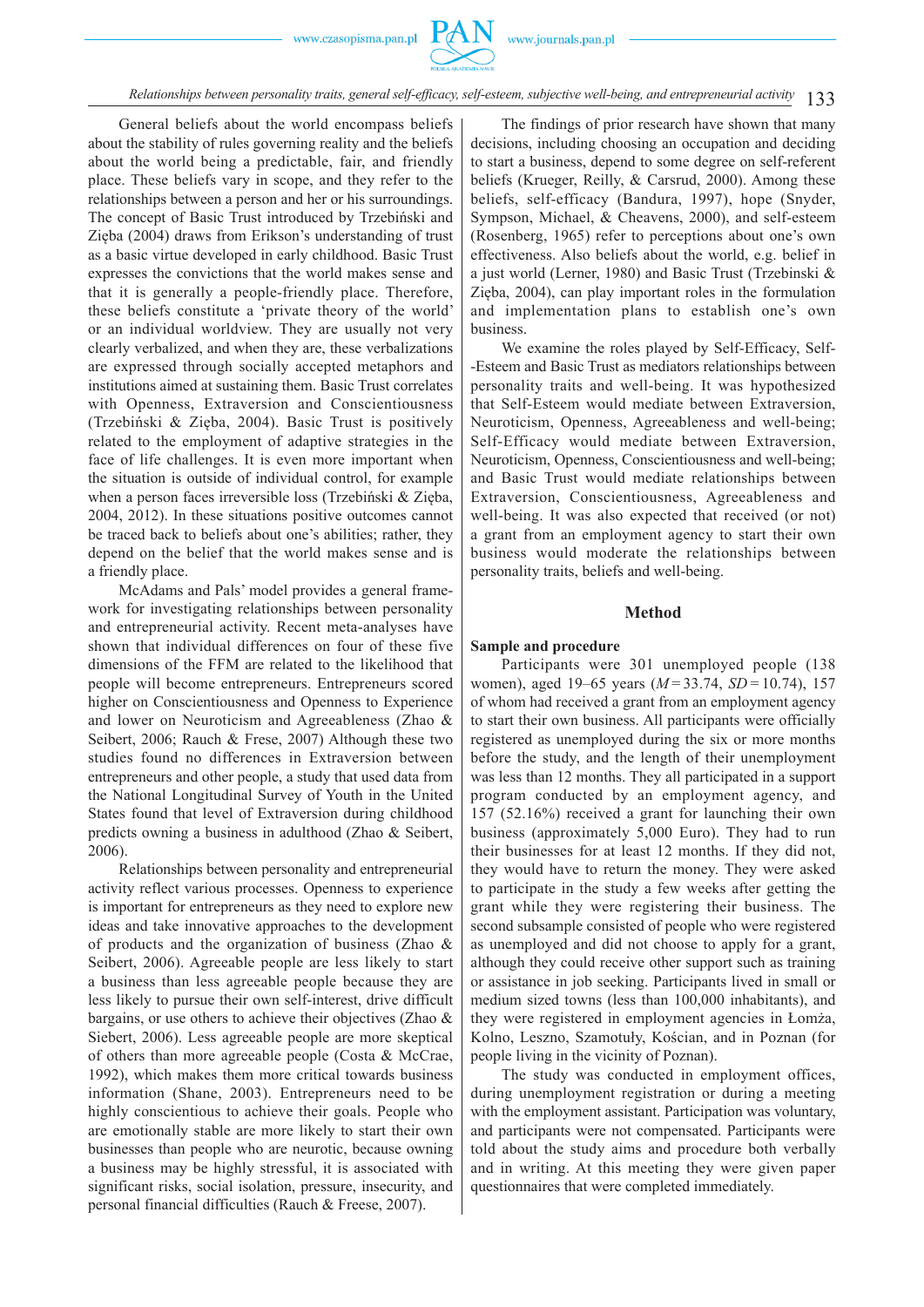

# 134 *Mariusz Zięba, Monika Surawska, Anna Maria Zalewska*

#### **Measures**

#### *Personality traits*

Personality was measured with the Polish adaptation (Zawadzki et al., 1995) of the NEO-FFI (Costa & McCrae, 1992). The NEO-FFI is a 60-item inventory, that consists of five 12-items subscales measuring Neuroticism, Extraversion, Openness to Experience, Agreeableness, and Conscientiousness. Participants responded on 5-point scales labeled  $1 =$  definitely don't agree and  $5 =$  definitely agree.

## *Self-Efficacy*

General Self-Efficacy was measured using the Polish version (Juczyński, 2001) of Schwarzer's General Self-Efficacy Scale (Schwarzer, & Jerusalem, 1995). The questionnaire has 10 items (e.g. "Thanks to my resourcefulness, I can handle unforeseen situations", "I can always manage to solve difficult problems if I try hard enough"). Possible responses were 1 "not at all true," 2 "hardly true," 3 "moderately true," and 4 "exactly true."

## *Self-Esteem*

Self-esteem was measured with the Polish version (Łaguna, Lachowicz-Tabaczek, & Dzwonkowska, 2007) of Rosenberg's (1965) Self-Esteem Scale. The 4-point scale consists of 10 items (e.g. "I take a positive attitude toward myself" labeled  $1 =$ strongly disagree,  $4 =$ strongly agree.

#### *Basic Trust*

Basic trust was measured using an 8-item scale (Trzebiński & Zięba, 2004). Participants indicated how well each statement expressed or represented their feelings and beliefs (e.g. "The world is good even if we are not doing well," "The world is just and everyone will get what they

deserve, sooner or later." Participants provided their ratings using a 5-point scale  $(1 =$ strongly disagree,  $5 =$ strongly agree).

### *Subjective well-being*

Subjective well-being was measured using a Polish adaptation (Juczyński, 2001), of the Satisfaction with Life Scale (SWLS; Diener et al., 1985). The measure asks the subject to agree or disagree, using a seven-point Likert-type scale  $(1 =$ strongly disagree,  $7 =$ strongly agree), with five statements regarding the overall satisfaction with his or her life (e.g. "In most ways my life is close to my ideal", "I am satisfied with the current state of affairs in my life"). Higher scores indicate greater life satisfaction.

## *Positive and negative mood*

Mood Questionnaire by Zalewska (2011) consisted of 12 items that referred to positive affective states (e.g., happy, enthusiastic) and 12 that referred to negative affective states (e.g. sad, nervous). Subjects indicated how often they experienced each mood using the following scale: 0 "not at all," 1 "less than once a month," 2 "once a month," 3 "several times a month," 4 "once a week," 5 "several times a week," 6 "everyday."

## **Results**

Differences between grant recipients and non- -recipients on our measures of personality, characteristic adaptations, and beliefs were examined with series of t-tests, and the results of these analyses are summarized in Table 1. These analyses found that compared to non-recipients, grant recipients had significantly higher scores on Extraversion, Conscientiousness, General Self-Efficacy, and Satisfaction With Life, and had

| Table 1. Descriptive statistics and the results of comparisons of means for grant recipients $(N=157)$ and |  |  |
|------------------------------------------------------------------------------------------------------------|--|--|
| non-recipients $(N=144)$                                                                                   |  |  |

|                        | <b>Grant recipients</b> |           | Non-recipients   |           |         |                  | Cohen's d |
|------------------------|-------------------------|-----------|------------------|-----------|---------|------------------|-----------|
|                        | $\boldsymbol{M}$        | <b>SD</b> | $\boldsymbol{M}$ | <b>SD</b> | t       | $\boldsymbol{p}$ |           |
| Neuroticism            | 18.33                   | 7.37      | 20.63            | 7.20      | $-2.74$ | .006             | .32       |
| Extraversion           | 31.42                   | 6.00      | 29.78            | 6.15      | 2.34    | .020             | .27       |
| <b>Openness</b>        | 25.80                   | 5.34      | 25.41            | 5.02      | .65     | .515             |           |
| Agreeableness          | 30.06                   | 5.73      | 30.42            | 4.56      | $-.60$  | .546             |           |
| Conscientiousness      | 36.51                   | 5.74      | 35.04            | 6.08      | 2.16    | .032             | .25       |
| Self-Esteem            | 31.20                   | 4.11      | 29.70            | 3.84      | 3.38    | .001             | .38       |
| General Self-Efficacy  | 32.80                   | 3.58      | 31.02            | 4.01      | 4.05    | .001             | .47       |
| <b>Basic Trust</b>     | 30.49                   | 5.00      | 29.50            | 4.63      | 1.78    | .076             |           |
| Satisfaction with life | 23.82                   | 4.66      | 21.70            | 5.44      | 3.62    | .001             | .42       |
| Positive affect        | 57.12                   | 9.23      | 55.37            | 9.92      | 1.58    | .115             |           |
| Negative affect        | 30.42                   | 13.05     | 32.10            | 12.82     | $-1.13$ | .260             |           |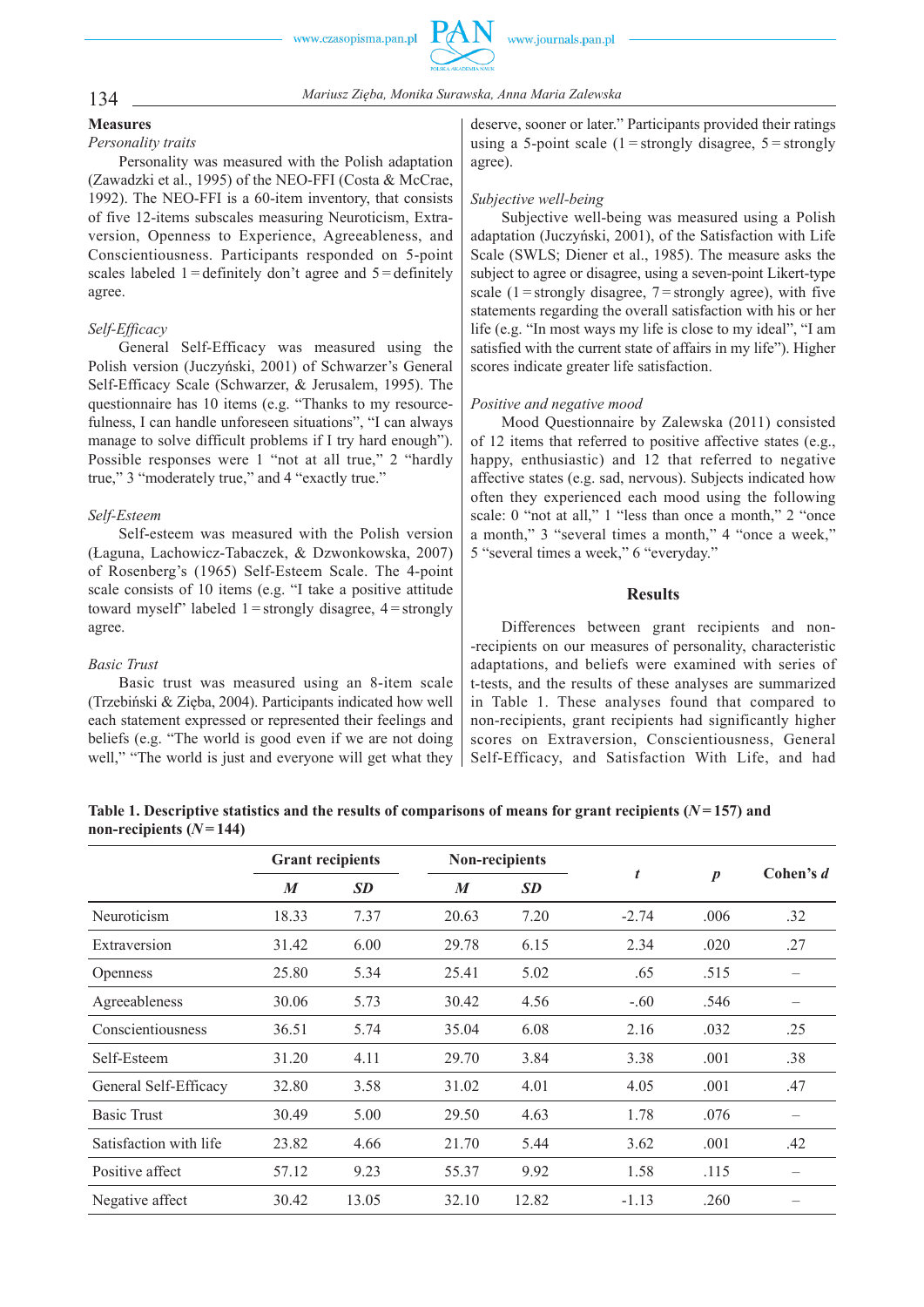135 *Relationships between personality traits, general self-efficacy, self-esteem, subjective well-being, and entrepreneurial activity*

|                                  | 1         | $\mathbf{2}$        | 3       | 4       | 5                          | 6                                                             | 7        | 8       | 9                | 10                | 11                |
|----------------------------------|-----------|---------------------|---------|---------|----------------------------|---------------------------------------------------------------|----------|---------|------------------|-------------------|-------------------|
| 1. Neuroticism                   |           | $-42***$            | $-.05$  | $-27**$ |                            | $-39***$ $-48***$ $-33***$ $-24**$ $-42***$ $-49***$ $-50***$ |          |         |                  |                   |                   |
| 2. Extraversion                  | $-.37***$ |                     | $.17*$  | $.28**$ | $.47***$                   | $35***$                                                       | $.35***$ | .14     | $.35***$         | $.55*** - 28**$   |                   |
| 3. Openness                      | $-27**$   | $.23**$             |         | $.18*$  | .12                        | $-.02$                                                        | $.21*$   | $.18*$  | $-.01$           | $17*$             | $-.03$            |
| 4. Agreeableness                 | $-38***$  | $21**$              | .12     |         | $.42***$                   | .15                                                           | .17      | .12     | $.17*$           | $.29**$           | $-19*$            |
| 5. Conscientiousness             | $-46***$  | $36***$             | $19*$   | $40***$ |                            | $.27**$                                                       | $.36***$ | $.28**$ | $31***$          | $.47***$ $-24**$  |                   |
| 6. Self-Esteem                   | $-.58***$ | $37***$             | $32***$ | $.21**$ | $.34***$                   |                                                               | $.41***$ | .13     | $.47***$         | $.47***$ $-.27**$ |                   |
| 7. General Self-Efficacy -.30*** |           | $.32***$            | $.22**$ | .13     |                            | $.35***$ $.35***$                                             |          | $35**$  | $.47***$         |                   | $.48*** - .41***$ |
| 8. Basic Trust                   | $-0.23**$ | $34***$             | $.26**$ | $.26**$ | $31***$                    | $32***$                                                       | $25**$   |         | $.37***$         | $.38*** - .16$    |                   |
| 9. Satisfaction with life        | $-.34***$ | $.37***$            | $.26**$ | $31***$ | $34***$                    | $.44***$                                                      | $38***$  | $32**$  |                  |                   | $.46***-.36***$   |
| 10. Positive affect              | $-43***$  | $40***$             | $30***$ | $35***$ | $36***$                    | $37***$                                                       | $33***$  |         | $.35***$ 37***   |                   | $-41***$          |
| 11. Negative affect              |           | $.43***-.32***-.16$ |         |         | $-24** -25** -33*** -28**$ |                                                               |          | $-11$   | $-30***$ $-29**$ |                   |                   |

**Table 2. Correlation coefficients for the grant acceptors (***N* **= 157; lower triangular matrix) and in the non-grant**   $\frac{1}{2}$  group ( $N = 144$ ; upper triangular matrix)

\*  $p < .05$ , \*\*  $p < .01$ , \*\*\*  $p < .001$ 

lower score on Neuroticism. In contrast, the analyses found that the two groups not differ significantly in terms of Openness, Agreeableness, Basic Trust, and either measure of affect. Effect sizes (Cohen's *d*) for the significant differences were small to medium (Sawilowsky, 2009).

Correlations between the study variables for both groups are presented in Table 2. According to Cohen's (1988) standard, in which correlation coefficients in the order of .30 are "medium," and those of .50 are "large", most of the study correlations are medium.

To verify if beliefs about the self and about the world mediated relationships between Personality Traits and Subjective Well-being (SWB), and examined differences between grant acceptors and the non-grant groups, we conducted a multiple-sample SEM (Byrne, 2010; Kline 2005) using AMOS 23.

In the both models, of Satisfaction with Life and of Positive Affect, all five Personality Traits, Self-Esteem, Self-Efficacy, and Basic Trust were included. Based on the literature review presented earlier, we assumed that Extraversion, Neuroticism, Openness, Agreeableness and beliefs about the self and about the world predict Satisfaction with Life and Positive Affect; Extraversion, Neuroticism and Openness relate to Self-Esteem; Extraversion, Neuroticism, Openness and Conscientiousness predict Self-Efficacy; Extraversion, Conscientiousness and Agreeableness relate to Basic Trust. We assumed that relationships between Personality Traits and both aspects of subjective well-being were decomposed into direct effects and indirect effects through the beliefs. The models of Satisfaction with Life are presented in Figure 1 and Figure 2. The models of Positive Affect are presented in Figure 3 and Figure 4.





*Note.* \*\*\*  $p < .001$ ; \*\*  $p < .01$ ; \*  $p < .05$ ;  $X p = .051$ 

**Figure 2. The model of relationships between Personality Traits, Beliefs and Satisfaction with Life in**  the non-grant group  $(N = 144)$ 

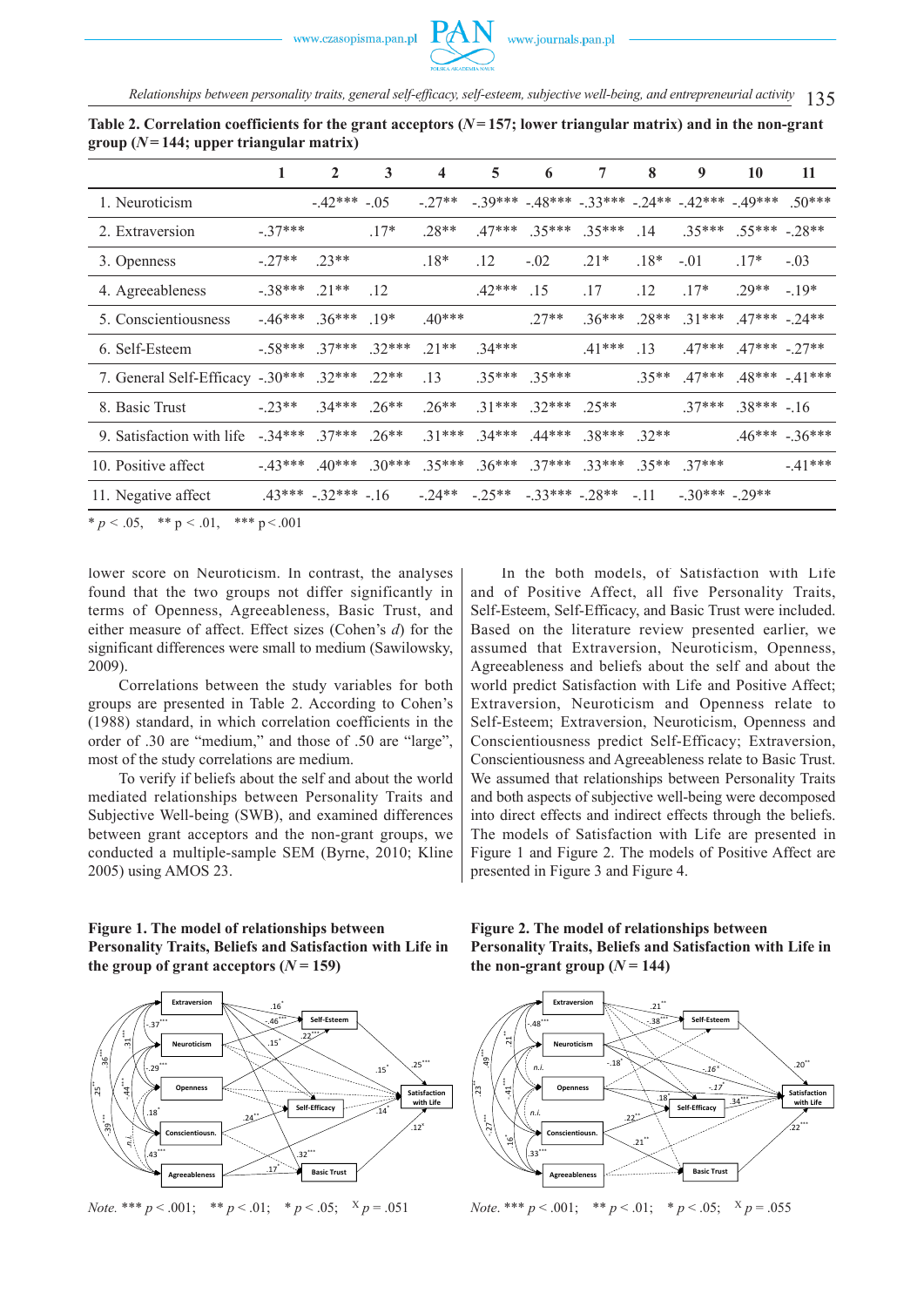136 *Mariusz Zięba, Monika Surawska, Anna Maria Zalewska*

# **Figure 3. The model of relationships between Personality Traits, Beliefs and Positive Affect**  in the group of grant acceptors  $(N = 159)$



*Note*. \*\*\* *p* < .001; \*\* *p* < .01; \* *p* < .05

To verify what is the role of the type of group (grant-acceptors vs non-grant), we compared two types of models. In model 1a and 1b, we assumed that loads on paths may vary depending on the group. For models 2a and 2b, we have added an additional limitation by constraining all parameters to be equal across the two groups.

All models fitted the data well (see Table 3 and Table 4). Next analysis indicated that Model 1a and 1b did not differ significantly (difference of  $\chi^2$  = 50.412; df = 36;  $p = 0.056$ ). We also did not find a significant difference between models 2a and 2b (difference of  $\chi^2$  = 45.430; df =  $36$ ; *p* =  $.135$ ).

Thus, as Model 1b and Model 2b were more parsimonious than Model 1a and Model 2a (i.e., had more degrees of freedom; Edwards, 2001) the results were preferable to Model 1a and Model 2a.

**Figure 4. The model of relationships between Personality Traits, Beliefs and Positive Affect**  in the non-grant group  $(N = 144)$ 



*Note*. \*\*\*  $p < .001$ ; \*\*  $p < .01$ ; \*  $p < .05$ ; X  $p = .056$ 

Table 5 and Table 6 summarize the standardized total, direct, and indirect effects of the Personality Traits and Beliefs on Satisfaction with Life and Positive Affect.

These results indicate that from among Personality Traits Extraversion, Agreeableness and Neuroticism are best at predicting Satisfaction With Life, but the entire effect of Neuroticism and part of the effect of Extraversion is mediated by Beliefs. Conscientiousness and Openness affect Satisfaction With Life to a small extent, primarily through Beliefs. In both groups, one of the most important predictors of Satisfaction with Life was Self-Esteem and Basic Trust. Comparison of the significance of the parameter differences indicates that the groups of grantacceptors and non-grant differ in the effects of General Self-Efficacy (*Critical Ratios* = 2,33) and Openness (*Critical Ratios* = -2,25) on Satisfaction with Life. Both

| Model                        | $chi^2$ | df  | $\boldsymbol{D}$ | $chi^2/df$ NFI |      |      | <b>GFI RMSEA (LO 90; HI 90)</b> | CFI  | ECVI |
|------------------------------|---------|-----|------------------|----------------|------|------|---------------------------------|------|------|
| Model 1a<br>no constraints   | 33.866  | 18  | .013             | 1.88           | .951 | .976 | $.054$ $(.024; .082)$           | .974 | .595 |
| Model 2a<br>with constraints | 84.278  | -54 | .002             | 1.56 .877      |      | .943 | $.043$ $(.024; .061)$           | .951 | .523 |

**Table 3. Fit indices in the tested models of Satisfaction with Life**

NFI – Normed Fix Index, GFI – Goodness of Fit Index; RMSEA – Root Mean Square Error of Approximation; CFI – Comparative Fit Index, ECVI – Expected Cross-Validation Index.

**Table 4. Fit indices in the tested models of Positive Affect**

| <b>Model</b>                 | $chi^2$ | df  | $\boldsymbol{D}$ | $chi^2/df$ NFI |      |      | <b>GFI RMSEA (LO 90; HI 90)</b> |      | <b>CFI ECVI</b> |
|------------------------------|---------|-----|------------------|----------------|------|------|---------------------------------|------|-----------------|
| Model 1b<br>no constraints   | 35.563  | 18  | .002             | 1.98           | .949 | 975  | .057(.028; .085)                | 972  | .601            |
| Model 2b<br>with constraints | 80.993  | -54 | .010             | 1.50           | .883 | .945 | $.041$ $(.002; .058)$           | .956 | .512            |

NFI – Normed Fix Index, GFI – Goodness of Fit Index; RMSEA – Root Mean Square Error of Approximation; CFI – Comparative Fit Index, ECVI – Expected Cross-Validation Index.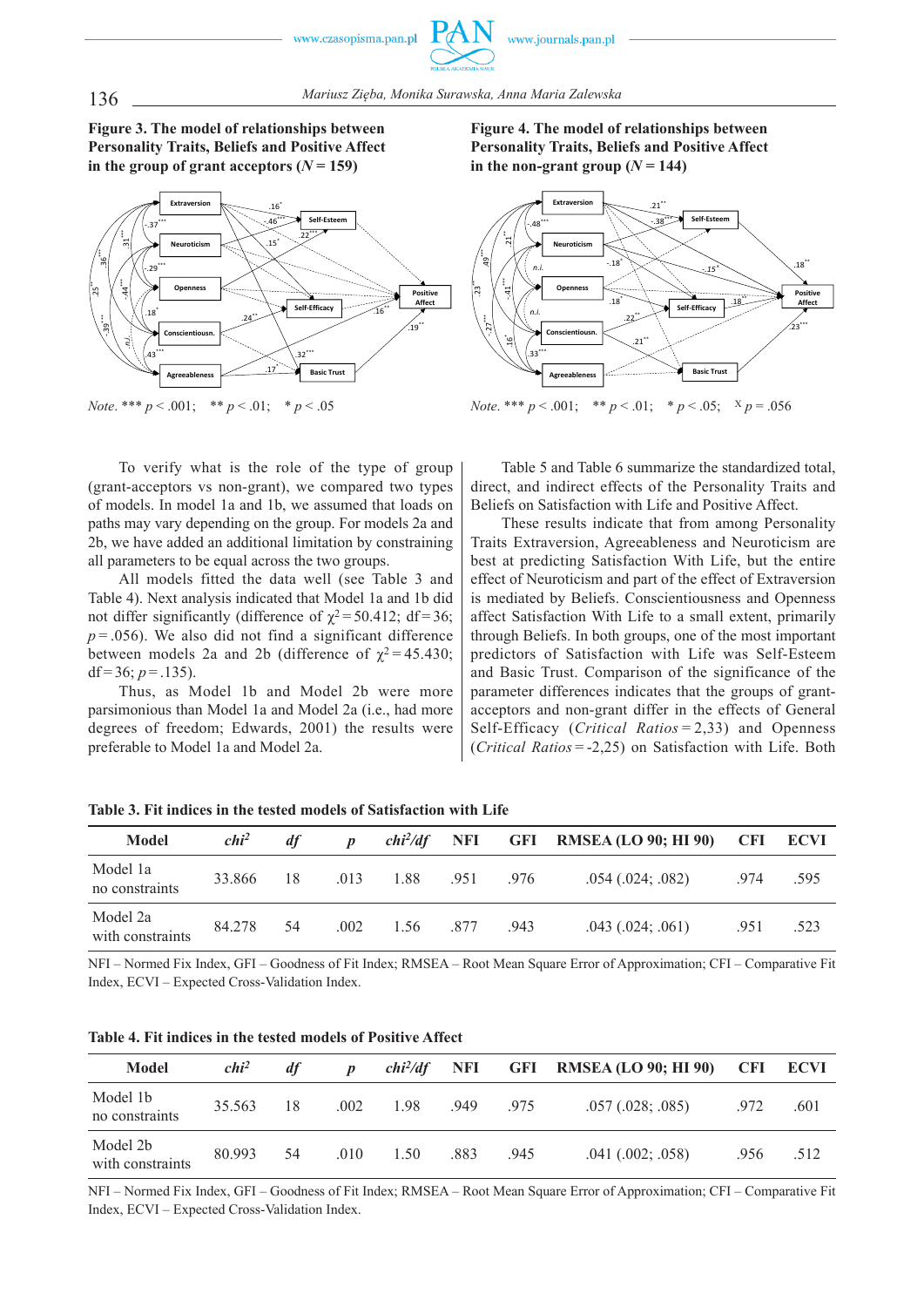137 *Relationships between personality traits, general self-efficacy, self-esteem, subjective well-being, and entrepreneurial activity*

|                       |              |               | <b>Grant acceptors</b>                                              |              | Non-grant     |                                                |  |  |  |  |
|-----------------------|--------------|---------------|---------------------------------------------------------------------|--------------|---------------|------------------------------------------------|--|--|--|--|
|                       | <b>Total</b> | <b>Direct</b> | <b>Indirect effects</b>                                             | <b>Total</b> | <b>Direct</b> | <b>Indirect effects</b>                        |  |  |  |  |
| Neuroticism           | $-.123$      | .016          | -.129 by Self-Esteem<br>-.010 by Self-Efficacy                      | $-.285$      | $-155$        | -.072 by Self-Esteem<br>-.059 by Self-Efficacy |  |  |  |  |
| Extraversion          | .261         | .158          | .043 by Self-Esteem<br>.017 by Self-Efficacy<br>.043 by Basic Trust | .213         | .117          | .042 by Self-Esteem<br>.054 by Self-Efficacy   |  |  |  |  |
| <b>Openness</b>       | .127         | ,051          | .063 by Self-Esteem<br>.013 by Self-Efficacy                        | $-.103$      | $-158$        | -.001 by Self-Esteem<br>.056 by Self-Efficacy  |  |  |  |  |
| Agreeableness         | .196         | .170          | .026 by Basic Trust                                                 | .094         | .084          | .010 by Basic Trust                            |  |  |  |  |
| Conscientiousness     | .040         |               | .027 by Self-Efficacy<br>.013 by Basic Trust                        | .122         |               | .074 by Self-Efficacy<br>.048 by Basic Trust   |  |  |  |  |
| Self-Esteem           | .286         | .286          |                                                                     | .184         | .184          |                                                |  |  |  |  |
| General Self-Efficacy | .106         | .106          |                                                                     | .335         | .335          |                                                |  |  |  |  |
| <b>Basic Trust</b>    | .141         | .141          |                                                                     | .209         | .209          |                                                |  |  |  |  |

# **Table 5. The standardized total, direct, and indirect effects of the variables included in the model of Satisfaction**  with Life for grant acceptors  $(N=157)$  and non-grant  $(N=144)$

**Table 6. The standardized total, direct, and indirect effects of the variables included in the model of Positive Affect**  for grant acceptors  $(N=157)$  and non-grant  $(N=144)$ 

|                       |              |               | <b>Grant acceptors</b>                                              |              | Non-grant     |                                                |  |  |  |
|-----------------------|--------------|---------------|---------------------------------------------------------------------|--------------|---------------|------------------------------------------------|--|--|--|
|                       | <b>Total</b> | <b>Direct</b> | <b>Indirect effects</b>                                             | <b>Total</b> | <b>Direct</b> | <b>Indirect effects</b>                        |  |  |  |
| Neuroticism           | $-197$       | $-150$        | -.037 by Self-Esteem<br>-.009 by Self-Efficacy                      | $-.248$      | $-149$        | -.067 by Self-Esteem<br>-.032 by Self-Efficacy |  |  |  |
| Extraversion          | .221         | .134          | .013 by Self-Esteem<br>.015 by Self-Efficacy<br>.060 by Basic Trust | .373         | .304          | .039 by Self-Esteem<br>.029 by Self-Efficacy   |  |  |  |
| <b>Openness</b>       | .090         | .061          | .018 by Self-Esteem<br>.011 by Self-Efficacy                        | $-.021$      | $-.051$       | -.001 by Self-Esteem<br>.030 by Self-Efficacy  |  |  |  |
| Agreeableness         | .214         | .179          | .036 by Basic Trust                                                 | .078         | .067          | .010 by Basic Trust                            |  |  |  |
| Conscientiousness     | .041         |               | .023 by Self-Efficacy<br>.018 by Basic Trust                        | .090         |               | .040 by Self-Efficacy<br>.049 by Basic Trust   |  |  |  |
| Self-Esteem           | .083         | .083          |                                                                     | .172         | .172          |                                                |  |  |  |
| General Self-Efficacy | .091         | .091          |                                                                     | .183         | .183          |                                                |  |  |  |
| <b>Basic Trust</b>    | .198         | .198          |                                                                     | .217         | .217          |                                                |  |  |  |

variables explain a significant part of the Satisfaction with Life variance only in the non-grant group.

#### **Discussion**

Our findings add to the existing knowledge about the relationships among Personality Traits, Characteristics Adaptations and well-being, and about the impact of situational factors on these relationships. In our sample, Personality Traits and Beliefs about the self and about the world explained 45% of the variance of Satisfaction With Life, 42% of the variance of Positive Affect. Similar to the results of previous research (Costa & McCrae, 1980; Lucas & Diener, 2008) Extraversion and Neuroticism were related to both the cognitive (Satisfaction with Life) and to the affective (Positive Affect) component of well-being. Consistent with the conclusions of the meta-analysis of Steel, Schmidt, and Shultz (2008) we also found positive correlations between Agreeableness and Conscientiousness, and Satisfaction with Life and Positive Affect.

Hierarchical regression and SEM suggested that Satisfaction with Life is related to Personality Traits, Beliefs about the self (Self-Esteem, Self-Efficacy), and beliefs about the world (Basic Trust). These variables were related to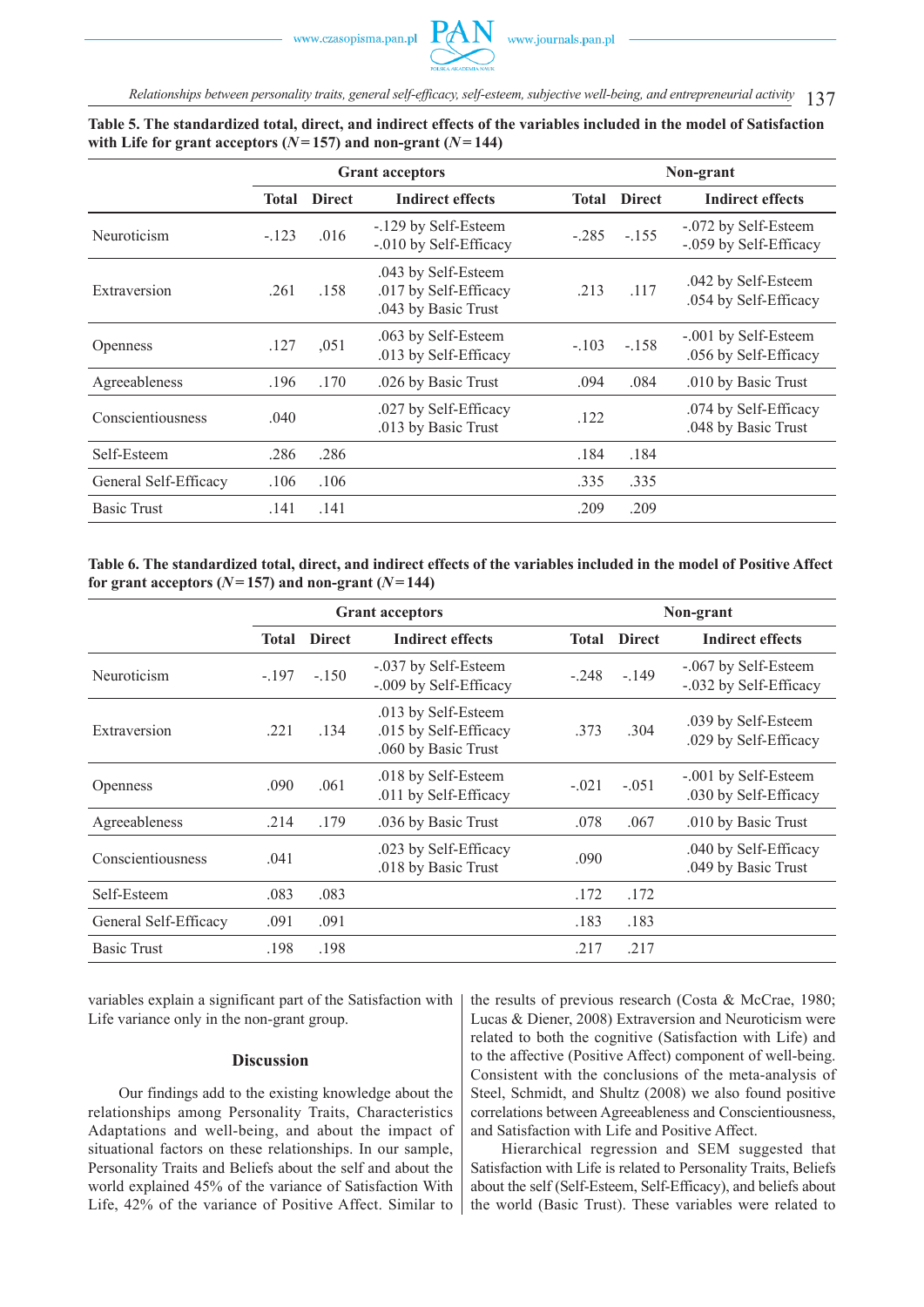

138 *Mariusz Zięba, Monika Surawska, Anna Maria Zalewska*

Satisfaction with Life over and above relationships between Satisfaction with Life and Personality.

Although relationships between Personality Traits and Satisfaction with Life were significant when personality was examined alone, when Beliefs were introduced into the model the coefficients for personality were not significant. This suggested that Self-Esteem, Self-Efficacy, and Basic Trust mediated the relationships between Personality Traits and Satisfaction with Life, and the SEM analyses confirmed this supposition. The model with all five Personality Traits fits the data best, but direct effects of those traits on Satisfaction with Life were modest and limited to Extraversion and Agreeableness. Relationships between Neuroticism, Openness, Conscientiousness, and Satisfaction with Life were fully mediated by Beliefs.

According to the Five-Factor Theory the effects of Personality Traits on behaviour should be mediated by Characteristic Adaptations, including beliefs about the self and the world (McCrae & Costa, 2008). McCrae and Sutin (2018) noted that when discussing Personality Traits and behaviours, simple statistical mediation should be distinguished from causal mediation. These authors stressed that studies may show that a particular Characteristic Adaptation mediates between a Personality Trait and an outcome variable, but this does not mean that this Characteristic Adaptation is the only significant predictor of an outcome. For example, social skills may mediate the effect of Extraversion on leadership and their effect may be stronger than the effect of Extraversion itself, but this does not mean that leadership depends solely on social skills. A full model explaining the impact of Extraversion on leadership effectiveness would have to entail numerous Characteristic Adaptations. A study may include a specific Characteristic Adaptation and it may mediate the relationship between a trait and an outcome variable fully, but this does not mean that other Characteristic Adaptations should be ignored as possible predictors – they may even be stronger than the one included in the study. The role played by specific Characteristic Adaptations may also depend on the specificity of a situation (McCrae & Costa, 2008).

McCrae and Sutin seem to question the search for specific mediators between Personality Traits and behaviors.

"If one knew which specific Characteristic Adaptations were relevant to the outcome, for practical purposes it might make sense to assess them and ignore the underlying traits. But a small number of (…) personality traits are associated with a myriad of Characteristic Adaptations, so systematic exploration of potential predictors of some outcome is probably easier at the trait level." (McCrae & Sutin, 2018).

In reference to these remarks, we are uncertain how the mediating role of Beliefs (Self-Esteem, Self-Efficacy, Basic Trust) explains the relationships between Personality Traits and Satisfaction with Life. First, our model may not have included other, possibly more important mediators between Personality Traits and Satisfaction with Life. Characteristic Adaptations include habits, attitudes, skills, roles, and relationships (McAdams & Pals, 2006; McCrae & Costa, 2008). All Characteristic Adaptations are influenced by Personality Traits and by the interaction between Personality Traits and the environment. Research on Satisfaction with Life has shown, that it depends on positive beliefs, coping strategies, personal projects (Little & Joseph, 2007; Wiese, 2007), and numerous other factors, which, according to the Five-Factor Theory, would fall into the category of Characteristic Adaptations.

The inclusion of other Beliefs or Characteristic Adaptations other than Beliefs, might explain the relationships between Personality Traits, Characteristic Adaptations and Satisfaction with Life equally well or better. Consequently, our findings should not be used to say that the level of self-esteem, self-efficacy, or Basic Trust explain how Personality Traits impact Satisfaction with Life. Rather, we assume, that these Beliefs may be one of the many mediators of this relationship. Future research is needed to determine if other Beliefs (or Characteristic Adaptations other than Beliefs) mediate relationships between personality and satisfaction (see: Zalewska, 2018).

According to Bandura (1977, 1997) and Mischell and Shoda (1995, 2008) beliefs about the self and about the world are hierarchical. People hold global, very general beliefs about themselves and about the world, but they also hold beliefs referring to specific situations, objects, and aspects of reality. In the present study we analyzed the role of global beliefs. However, in our sample Satisfaction with Life could possibly be predicted more accurately by specific aspects of self-efficacy and self-esteem referring to our participants' specific circumstances (being unemployed, seeking employment through grants) or work-related self-efficacy. When a person is unemployed, her or his Satisfaction with Life may not necessarily depend on the general belief that the world is friendly, rather, it may depend on the beliefs about those aspect of reality that are relevant to job seeking (e.g. the mechanisms of free trade, efficacy of the institutions supporting the unemployed). Future research may therefore consider the global, as well as domain specific beliefs and their interaction with the participants' specific circumstances.

Our findings confirm that Beliefs mediate relationships between Personality Traits and Satisfaction with Life. They also show that different types of Beliefs serve a different function, depending on an individual's circumstances. Only in the non-grant group did the level of Self -efficacy impact Satisfaction with Life and mediate between other variables and Satisfaction with Life. Among grant acceptors, Self-efficacy did not impact Satisfaction with Life, while Self-esteem and basic trust had similar functions in both groups.

Naturally, the study has some limitations. The choice of the sample and the procedures require additional comment. Participants were all Polish so our results might not generalize to other cultural contexts in which the antecedents and conditions of unemployment or the institutional support (or lack thereof) may be different.

The cross-sectional design also limits conclusions about causality. A longitudinal study would be more valid if Personality Traits and Characteristic Adaptations were to be studied before applying for the start-up grant and some time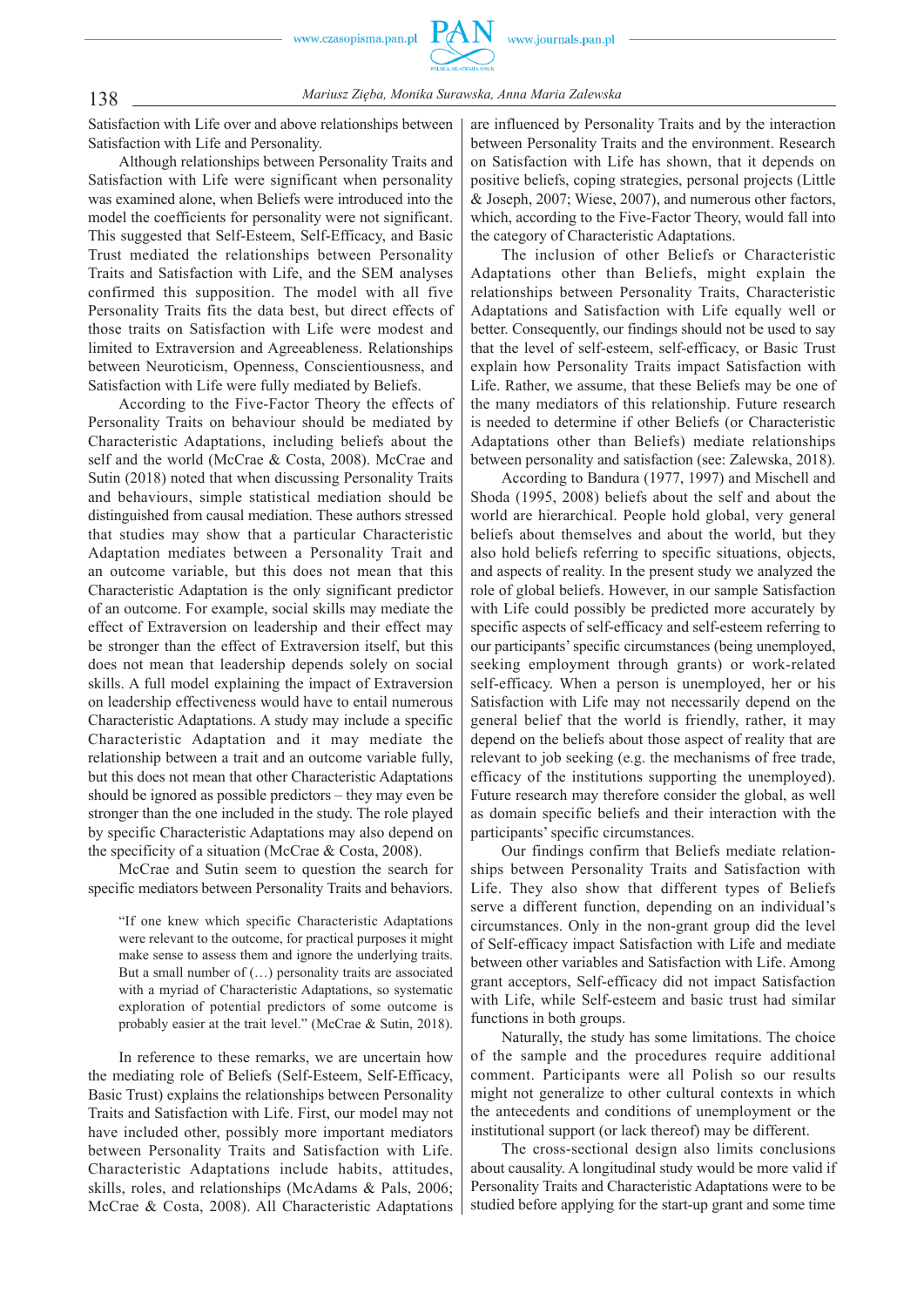#### 139 *Relationships between personality traits, general self-efficacy, self-esteem, subjective well-being, and entrepreneurial activity*

after (e.g. after a year). Obtaining data on Satisfaction with Life after a year is still possible, but a prospective design would require a new group of participants, who would have to be approached before they were awarded the start-up grants.

Additionally, the interpretation of the group comparisons is constricted because the groups differed not only in terms of Satisfaction with Life and Beliefs, but also in terms of personality. This last difference is perplexing. Compared to the non-grant group, the grant acceptors had higher levels of Extraversion and Conscientiousness, and lower levels of Neuroticism. This difference may be coincidental but it may also stem from systematic differences. Possibly, employment assistants in the job centres may have evaluated some of the grant applicants as better adjusted because of their personalities and therefore, these applicants were more likely to be awarded the grant. It is less likely that getting the grant impacted the participants' personality. According to the Five-Factor Theory, Personality Traits are stable (Costa & McCrae, 2008), and the changes in their levels can be observed for whole life-spans and not weeks; periods and not single events or transient circumstances (Helson, & Kwan, 2000; McCrae et al., 2000; Roberts, 1997). Also, we were unable to control for the differences in personality between people who participated in our study and those who refused. Grant acceptors and the non-grant group differed in terms of three Personality Traits and these differences must be taken into account when interpreting the differences between them in terms of the links of Personality Traits, Characteristic Adaptations and Satisfaction with Life. However, it should be noticed that despite the differences in terms of personality traits, self-beliefs and life satisfaction, the examined relationships between personality on both levels (traits and characteristic adaptations) and Subjective well-being were similar in both groups. This allow to infer that these findings can reflect some universal relationships.

#### **References**

- Bandura, A. (1977). *Social learning theory*. Oxford, England: Prentice-Hall.
- Bandura, A. (1997). *Self-efficacy: The exercise of control*. New York, NY, US: W H Freeman/Times Books/ Henry Holt & Co.
- Baumeister, R.F., Campbell, J.D., Krueger, J.I., & Vohs, K.D. (2003). Does high self-esteem cause better performance, interpersonal success, happiness, or healthier lifestyles? *Psychological Science in the Public Interest*, *4*, 1–44.
- Burke, A.E., FitzRoy, F.R., & Nolan, M.A. (2000). When Less is More: Distinguishing Between Entrepreneurial Choice and Performance. *Oxford Bulletin of Economics & Statistics*, *62*(5), 561–587.
- Byrne, B.M. (2010). *Structural equation modelling with AMOS: Basic concepts, applications, and programming. 2nd ed.* New York, NY, US: Routledge/Taylor & Francis Group.
- Cohen, J. (1988). *Statistical power analysis for the behavioral sciences*  (2nd Ed.). Hillsdale, NJ: Erlbaum.
- Costa, P.T., & McCrae, R.R. (1980). Influence of Extraversion and Neuroticism on Subjective Well-Being: Happy and Unhappy People. *Journal of Personality & Social Psychology*, *38*, 668–678.
- Costa, P.T., & McCrae, R.R. (1992). *Revised NEO Personality Inventory (NEO-PI-R) and NEO Five-Factor Inventory (NEO-FFI) manual*. Odessa, FL: Psychological Assessment Resources.
- Diener, E. (2000). Subjective well-being: The science of happiness and a proposal for a national index. *American Psychologist*, *55*(1), 34–43. doi: 10.1037/0003-066X.55.1.34
- Diener, E., & Lucas, R.E. (1999). Subjective well-being: Three decades of progress. *Psychological Bulletin*, *125*(2), 276.
- Edwards, J.R. (2001). Multidimensional constructs in organizational behavior research: An integrative analytical framework. *Organizational Research Methods*, *4*(2), 144–192. doi: 10.1177/109442810142004
- Helson, R., & Kwan, V.Y. (2000). Personality development in adulthood: The broad picture and processes in one longitudinal sample. In: S.E. Hampson, S.E. Hampson (Eds.), *Advances in personality psychology*, Vol. 1 (pp. 77–106). New York, NY, US: Psychology Press.
- Juczyński, Z. (2000). Poczucie własnej skuteczności teoria i pomiar. *Acta Universitatis Lodziensis. Folia Psychologica*, *04/2000*.
- Kline, R.B. (2005). *Principles and practice of structural equation modelling. 2nd ed.* New York, NY, US: Guilford Press.
- Krueger Jr., N.F., & Reilly, M.D. (2000). Competing models of entrepreneurial intentions. *Journal of Business Venturing*, *15*(5/6), 411.
- Lerner, M. (1980). *Belief in a just world: a fundamental delusion*. New York, NY, US: Plenum Press.
- Little, B.R., & Joseph, M.F. (2007). Personal projects and free traits: Mutable selves and well beings. In: B.R. Little, K. Salmela-Aro, S.D. Phillips (Eds.), *Personal project pursuit: Goals, action, and*  human flourishing (pp. 375-400). Mahwah, NJ, US: Lawrence Erlbaum Associates Publishers.
- Lucas, R.E., & Diener, E. (2008). Personality and subjective well-being. In: O.P. John, R.W. Robins, L.A. Pervin, (Eds.), *Handbook of personality: Theory and research* (pp. 795–814). New York, NY, US: Guilford Press.
- Lucas, R.E., Diener, E., & Suh, E. (1996). Discriminant validity of well- -being measures. *Journal of Personality and Social Psychology*, *71*(3), 616–628. doi: 10.1037/0022-3514.71.3.616
- Łaguna, M. (2010). *Przekonania na własny temat i aktywność celowa*. [Self-referents and purposeful activity] Gdańsk: GWP.
- Łaguna, M. (2013). Self-efficacy, self-esteem, and entrepreneurship among the unemployed. *Journal of Applied Social Psychology*, *43*, 253–262. doi: 10.1111/j.1559-1816.2012.00994.x.
- Łaguna, M., Lachowicz-Tabaczek, K., & Dzwonkowska, I. (2007). Skala samooceny SES Morrisa Rosenberga – polska adaptacja metody. *Psychologia społeczna 2*(02), 164–176.
- Łaguna, M., Trzebiński, J., & Zięba, M. (2005). *Kwestionariusz Nadziei na Sukces.* Warszawa: Pracownia Testów Psychologicznych PTP.
- Luszczynska, A., Scholz, U., & Schwarzer, R. (2005). The General Self- -Efficacy Scale: Multicultural Validation Studies. *Journal of Psychology*, *139*(5), 439.
- Schwarzer, R., Jerusalem, M., & Juczyński, Z. (2001). *Narzędzia pomiaru w promocji i promowaniu zdrowia.* Warszawa, Pracownia Testów Psychologicznych.
- McAdams, D.P. (1995). What do we know when we know a person? *Journal of Personality*, *63*, 365–396.
- McAdams, D.P. (2006). *The person: A new introduction to personality psychology* (4th ed.). New York: Wiley.
- McAdams, D.P., & Pals, J.L. (2006). A new Big Five: Fundamental principles for an integrative science of personality. *American Psychologist*, *61*(3), 204–217. doi: 10.1037/0003-066X.61.3.204
- McCrae, R.R., & Costa, P.T. (1991). Adding *Liebe und Arbeit*: The full five-factor model and well-being. Personality and Social Psychol*ogy Bulletin*, *17*(2), 227–232. doi: 10.1177/014616729101700217
- McCrae, R.R., & Costa, P.J. (1996). Toward a new generation of personality theories: Theoretical contexts for the five-factor model. In: J.S. Wiggins (Ed.), *The five-factor model of personality: Theoretical perspectives* (pp. 51–87). New York, NY, US: Guilford Press.
- McCrae, R.R., & Costa, P.J. (2008). The five-factor theory of personality. In: O.P. John, R.W. Robins, L.A. Pervin (Eds.), *Handbook of personality: Theory and research* (pp. 159–181). New York, NY, US: Guilford Press.
- McCrae, R.R., Costa, P.J., Ostendorf, F., Angleitner, A., Hřebíčková, M., Avia, M.D., ... & Smith, P.B. (2000). Nature over nurture: Temperament, personality, and life span development. *Journal of Personality And Social Psychology*, *78*(1), 173–186. doi: 10.1037/0022-3514.78.1.173